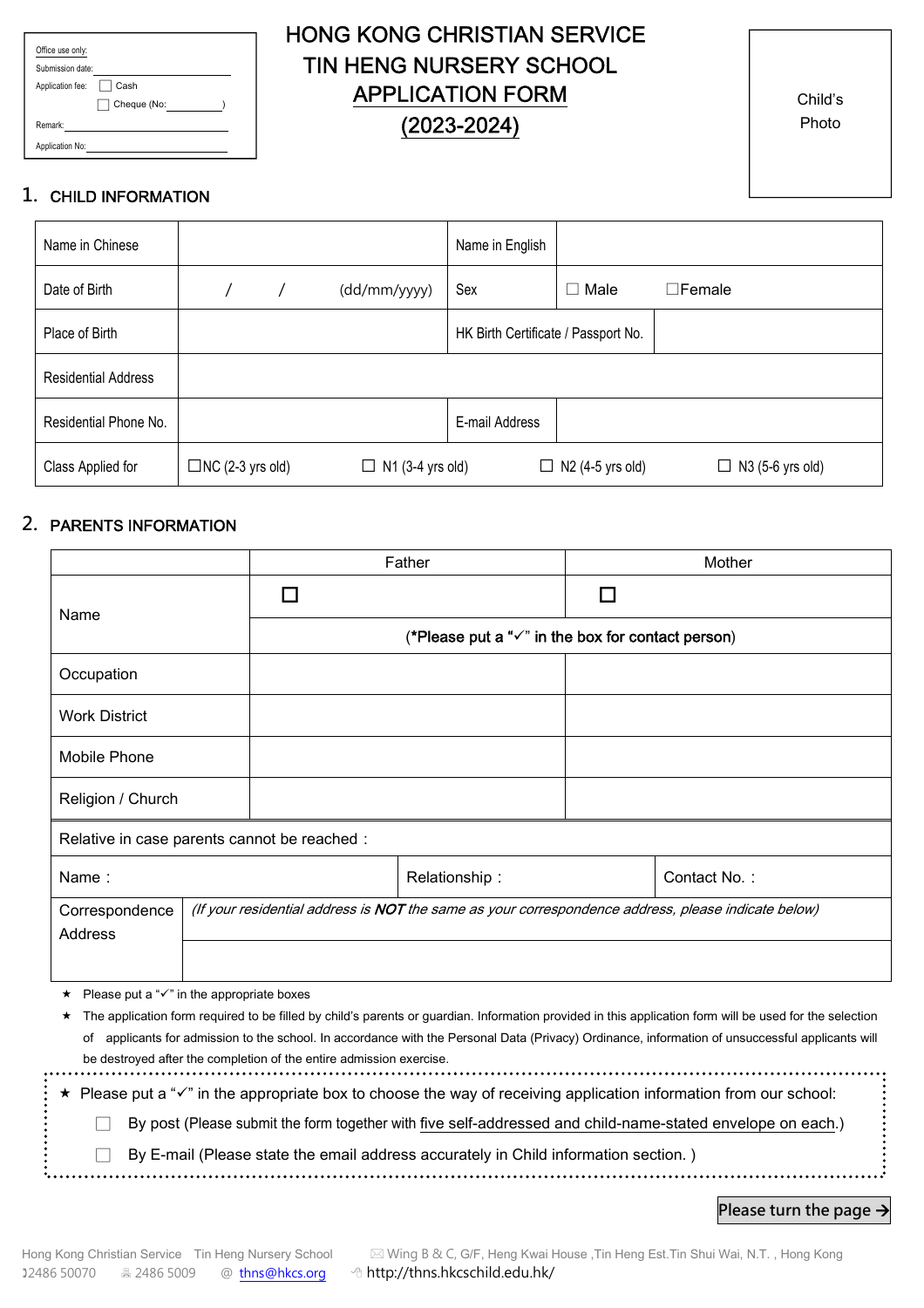#### 3. Others information

|     | 3. Others information                                                                                                                                                                                                                                                                                                                               |
|-----|-----------------------------------------------------------------------------------------------------------------------------------------------------------------------------------------------------------------------------------------------------------------------------------------------------------------------------------------------------|
|     |                                                                                                                                                                                                                                                                                                                                                     |
|     | Name of applicant's sibling(s) currently studying in the school : $\Box$ Class : $\Box$ / $\Box$ Graduate (Year:                                                                                                                                                                                                                                    |
|     | Family Status: Brother(s) Sister(s) (School of Sibling(s):                                                                                                                                                                                                                                                                                          |
|     | Child Take Care By : □ Parents □ Grand-Father/Mother □ Maid □ Others :                                                                                                                                                                                                                                                                              |
|     | How long do you stay with your child every day? What would you do with your child in weekends or holidays?                                                                                                                                                                                                                                          |
|     | What group activities have your child participated in?(e.g.: Playgroup)                                                                                                                                                                                                                                                                             |
|     | Please specify clearly if your child has any food/drug allergy or need special care, so that we can pay attention.                                                                                                                                                                                                                                  |
|     | 4. PARENTS QUESTIONNAIRE                                                                                                                                                                                                                                                                                                                            |
| 4.1 | What is your expectation about your child study in our school?                                                                                                                                                                                                                                                                                      |
| 4.2 | What kinds of parent-child activity would you expect after your child study in our school?                                                                                                                                                                                                                                                          |
| 4.3 | How did you know our school?                                                                                                                                                                                                                                                                                                                        |
|     | $\Box$ Internet<br>$\Box$ Banner<br>$\Box$ Phone inquiry<br>$\Box$ Friends<br>Sibling(s) study in this Nursery<br>$\Box$<br>$\Box$ Others : $\Box$                                                                                                                                                                                                  |
| 4.4 | The reason(s) of applying our school. (can select more than one answer)<br>$\Box$ Close to residence<br>$\Box$ Experienced teachers<br>$\Box$ Good Reputation<br>□ School Culture<br>$\Box$ School environment $\Box$ Religion $\Box$ Appreciate our teaching style<br>$\Box$ Confide to our institution<br>$\Box$ Introduced by relatives/siblings |
| 4.5 | Opinions of our school tenet in Christian :<br>$\Box$ Neutral<br>$\Box$ Others:<br>□Strongly agree<br>$\Box$ Agree                                                                                                                                                                                                                                  |

\*I declare that all information provided in this form are accurate and complete.

| Guardian signature: | Date: |  |
|---------------------|-------|--|
|---------------------|-------|--|

 $\star$  Please put a " $\checkmark$ " in the appropriate boxes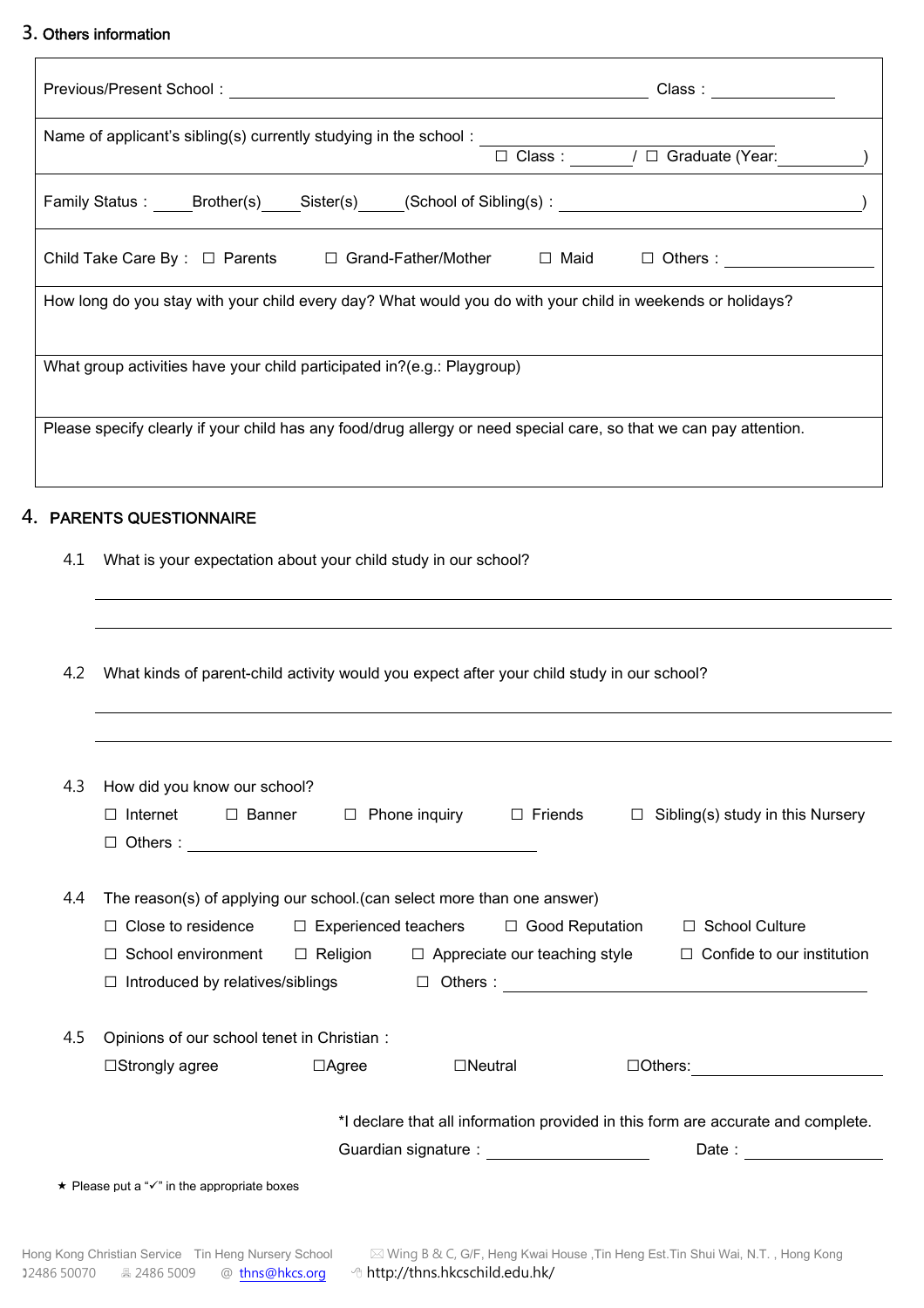### HONG KONG CHRISTIAN SERVICE TIN HENG NURSERY SCHOOL Application Guide

## Application Procedure

Х.

- Completed application forms should be submitted to school in person or by post.
	- All the blanks in the application form MUST BE COMPLETED, and with child's photo attached.
	- Application fee of HK\$40 will be charged for each application.

Paid application fees are *non-refundable* and *non-transferable*. Please pay in cash or cheque only. (Cheques should be crossed and made payable to "Hong Kong Christian Service Tin Heng Nursery School" with child's name written behind.) Remember not to pay in cash by post.

- For applicant choose to receive information by post, Please submit the form together with five self-addressed and child-name-stated envelopes with \$2 postage stamp affixed on each. (Please ensure payment of sufficient postage or your application will be disregarded.)
- Only hardcopy documentation will be accepted.
- 2. You will receive an acknowledgement of application with your unique application reference number within two weeks after your submission. Please note down your application number for future reference.
- 3. Application Deadline:

Deadline for main round application: **31st October 2022** 

Deadline for second round application: Applications for subsmission are accepted all the year around. (All Application form are accepted.)

- ◆ Count as the postmark date.
- All belated (LATE) applications will not guarantee for an interview, such charge is non-refundable.
- 4. Those submitted the application form on or before 31st August 2022 will be given priority to attend the Freshmen Orientation, an introduction of school pedagogy and operation. The Orientation will be held on 15<sup>th</sup> or 22<sup>nd</sup> October 2022(Saturday), and conducted mainly in Cantonese. Further details will be informed by post.

### Interview Format

- 1. Interview Date: 5<sup>th</sup> November, 2022 (Saturday) and 12<sup>th</sup> November, 2022 (Saturday) (Provisional)
	- For the detailed interview arrangement, parents will be informed by the means you selected for receiving information three weeks before the interview date.
	- Group interview
	- Mainly in Cantonese (English and Mandarin is available if children are needed)
- 2. Regarding to equal admission opportunities, all qualified applicants will be arranged for interview.
	- ◆ Interview will be arranged for children who are at least 2 years old on or before 1<sup>st</sup> September 2023 only
	- Children who absent for the interview without any notification in advance will regard as withdrawal.
- 3. Admission Support for Non-Chinese Speaking (NCS) Children

We arrange interpretation and/or translation service for applicants as necessary, or allow parents and children to be accompanied by a Chinese speaking relative/friend during the interview to facilitate communication.

### Admission Criteria

- 1. Child's performance in the interview.
- 2. Sibling(s) who are currently studying at our school will considerate in priority.
- 3. Graduate parent(s) or sibling(s) will considerate in priority.
- 4. Needy families for full day early childhood education service will considerate in priority.

\*\* Students who are currently studying pre-nursery class will be in priority to promotion.

### Result Announcement and Registration Details

- 1. Results Announcement: The results will be informed by post on or before 10<sup>th</sup> December 2022
- 2. Registration Arrangement: For those successful applications, please bring along with the Registration Certificate / Admission Permit and the Registration Fee \$1500 to our school for registration during the centralized registration dates <mark>(5<sup>th</sup> to 7<sup>th</sup> January 2023)</mark> as the guidance of the Education Bureau.
- 3. Arrangement for Applicants on the waiting list: Our school will contact you by phone if there is any vacancy after registration day.
- 4. Arrangement for transferring: Should parents decided to cancel the school registration, parents are required to inform the school in writing. School will return the registration certificate within one week but the registration fee is NOT refundable. School will NOT retain the accommodation for the child.